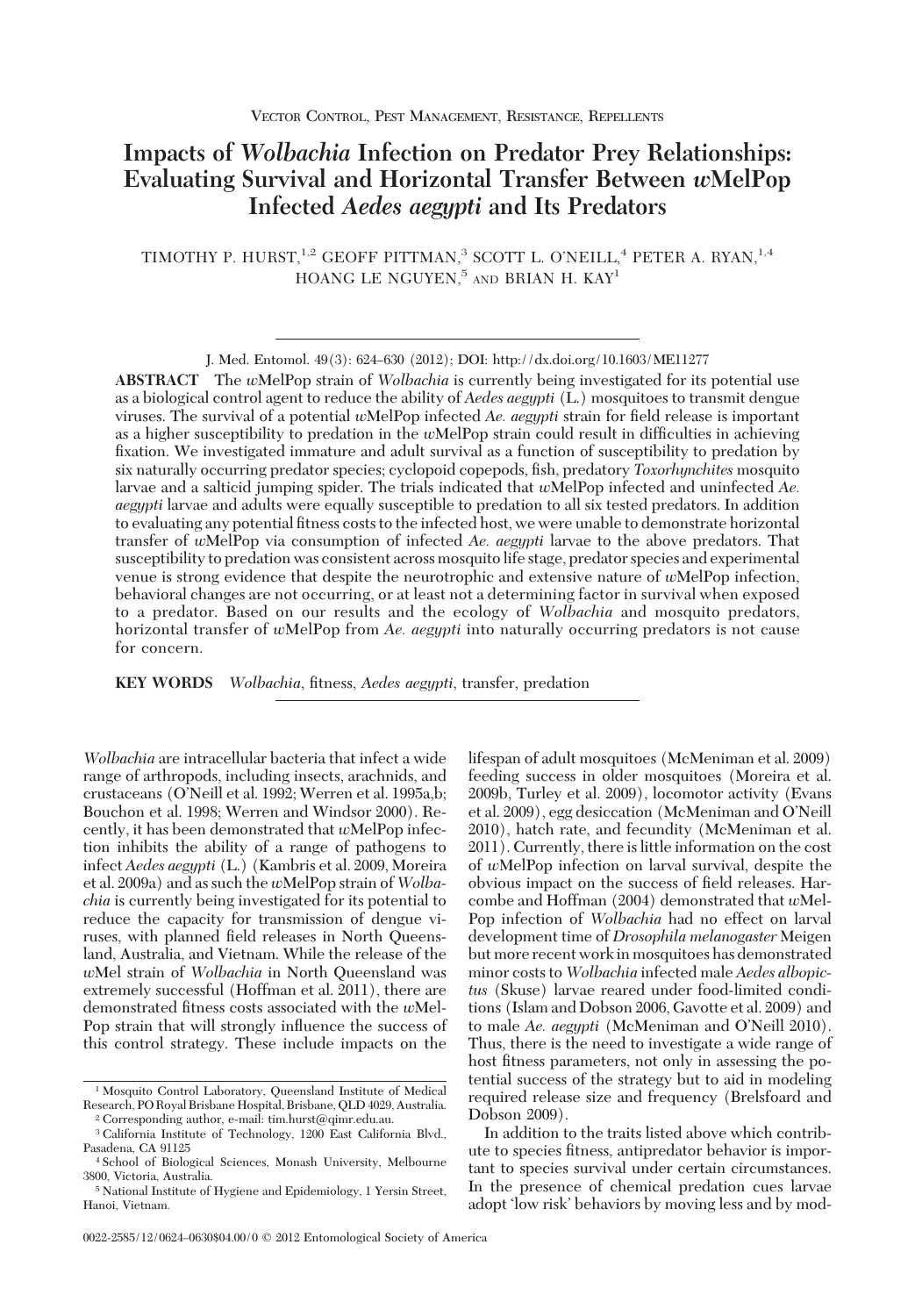ifying their behavior to safer microhabitats (Ferrari, 2008, Kesavaraju and Juliano, 2005, Juliano and Gravel, 2002, Grill and Juliano, 1996, Sih 1986). This was recently demonstrated by Van Uitregt et al. (2011) using *Aedes notoscriptus* (Skuse) and predatory fish species *Hypseleotris galii* (Ogilby). Thus, predators may be useful tools to explore changes in behavior of *w*Mel-Pop infected individuals that will ultimately result in reduced survival.

We investigate larval survival as a function of predation by two copepod species *Mesocyclops darwini* Dussart and Fernando and *Mesocyclops aspericornis* (Daday), two fish species *Pseudomugil signifer* (Kner) and *Poecilia reticulata* Peters and one predatory mosquito species *Toxorhynchites speciosus* (Skuse). All five species readily consume *Ae. aegypti* and other larvae, and have been applied in biological control programs against *Ae. aegypti* in Vietnam (Nam et al. 2000) and Queensland, Australia (Brown et al. 1991, 1992, 1996). We also investigated the ability of adult *Ae. aegypti* to avoid predation by jumping spiders *Hasarius adansoni* (Audouin). The jumping spiders (Salticidae) are a ubiquitous group and known predators of mosquitoes (Popovici et al. 2010).

An additional impediment to the planned release strategy is the concern by the public associated with the risk of unintentional *Wolbachia* spread into nontarget populations (Popovici et al. 2010), despite *Wolbachia* having rarely spread by horizontal transfer (de Barro et al. 2011) to other organisms in the wild. Popovici et al. (2010) investigated the possibility of human infection historically and experimentally by bite and also failed to infect jumping spiders, *Menemerus bivittatus* (Dufour) and Daddy Long Legs, *Pholcus phalangioides* (Fuesslin) by feeding. Despite this early evidence, this possibility would provide a major impediment to the use of any *Wolbachia-*based disease reduction strategy (Brelsfoard and Dobson 2009) and requires further evaluation.

The occurrence of closely related strains of *Wolbachia* in distantly related insect species indicates that these infections can colonize new host species by horizontal transfer (Werren et al., 1995b, van Meer et al. 1999, Cordeaux et al. 2001, Russell et al. 2009), although the natural mechanisms by which this occurs are unknown. To date, the only experimental studies to demonstrate interspecific transmission of *Wolbachia* have focused on parasitic wasps that can pick up infections either from their insect host or from other parasitic wasp species sharing the same host (Heath et al. 1999, Huigens et al. 2004). However, most strains that appear closely related in *Wolbachia* phylogenies occur in arthropods not linked by this interaction and other means of horizontal transfer seem likely (Sintupachee et al. 2006). Some studies suggest that *Wolbachia* could spread through consumption of infected or contaminated diets (Kittayapong et al. 2003, Sintupachee et al. 2006). In this article, we examine the issues of 1) survival in terms of predator avoidance and 2) any horizontal transfer that may have occurred in the predators after being fed a diet of *w*Melpop infected *Ae. aegypti.*

#### **Materials and Methods**

**Mosquito Rearing.** Four *Ae. aegypti* lines were used in these experiments. A genetically diverse line derived from PGYP1 (McMeniman et al., 2009), named PGYP1.out (Moreira et al. 2009), was generated by backcrossing PGYP1 for three generations to F1 males of 52 independent field-collected isofemale lines from Cairns, Australia. Two further generations of backcrossing were conducted with F2 field-collected material (wild-type from Cairns, Australia). A tetracycline-cured counterpart (PGYP1.out.tet, -Wolb) was generated by antibiotic treatment of back-crossed adults, followed by two generations of recovery and recolonization with gut bacteria as previously described by McMeniman et al. (2009).

Mosquitoes were kept in an insectary at 26°C, 70% RH, 12 h light regime. *Ae. aegypti* larvae were maintained with TetraMin (Tetra, Melle, Germany) tablets and adults were offered 10% sucrose solution, ad libitum. Adult females were bloodfed on human volunteers (UQ human ethics approval 2007001379; QIMR approval P361) for egg production.*Tx. speciosus* larvae were maintained with larvae of colony reared *Ae. notoscriptus* and adults were offered 20% sucrose solution, ad libitum.

**Adult and Larval Fitness.** *Copepods.* Experiments were conducted independently using cultures of *M. darwini* and *M. aspericornis* at the Queensland Institute of Medical Research (QIMR), Australia and the National Institute of Hygiene and Epidemiology (NIHE), Vietnam, respectively. For each experiment, 15 adult female *Mesocyclops* were placed into 10 individual 10 liter aquaria  $(31 \times 20 \times 15 \text{ cm})$  containing 4 liters of stock solution. The stock solution was made up of 0.5 liters of hay infusion (hay in aged tap water) and 3.5 liters of aged tap water. Aquaria were placed on a bench in the laboratory to allow partial exposure to sunlight. Based on preliminary predation trials, 100 newly hatched *w*MelPop infected and 100 newly hatched tetracycline-cured *Ae. aegypti* larvae were added to each aquaria, representing approximately twice the mean number consumed by *Mesocyclops* in a 24 h period. *Mesocyclops* were added 24 h before larvae to ensure that individuals were hungry and acclimated to the experimental conditions. At 24 h, surviving larvae and *Mesocyclops* were removed, counted, and predation rate and infection status determined.

*Fish.* Experiments were conducted independently using the Pacific Blue-eye *P. signifer* and the guppy *P. reticulata* at the QIMR, Australia and at NIHE, Vietnam, respectively. For both experiments,  $\approx 100$  fish were purchased from a local supplier and placed into a 100 liter stock aquarium in the laboratory. From this aquarium, 20 adult male fish of similar size were placed into individual 10 liter aquaria  $(31 \times 20 \times 15 \text{ cm})$ containing 9 liters aged tap water and a gravel substrate. For *P. reticulata,* 50 fourth instar *w*MelPop infected and 50 fourth instar tetracycline cured *Ae. aegypti* larvae were added to each aquaria, whereas for *P. signifer* only 25 of each was added. These numbers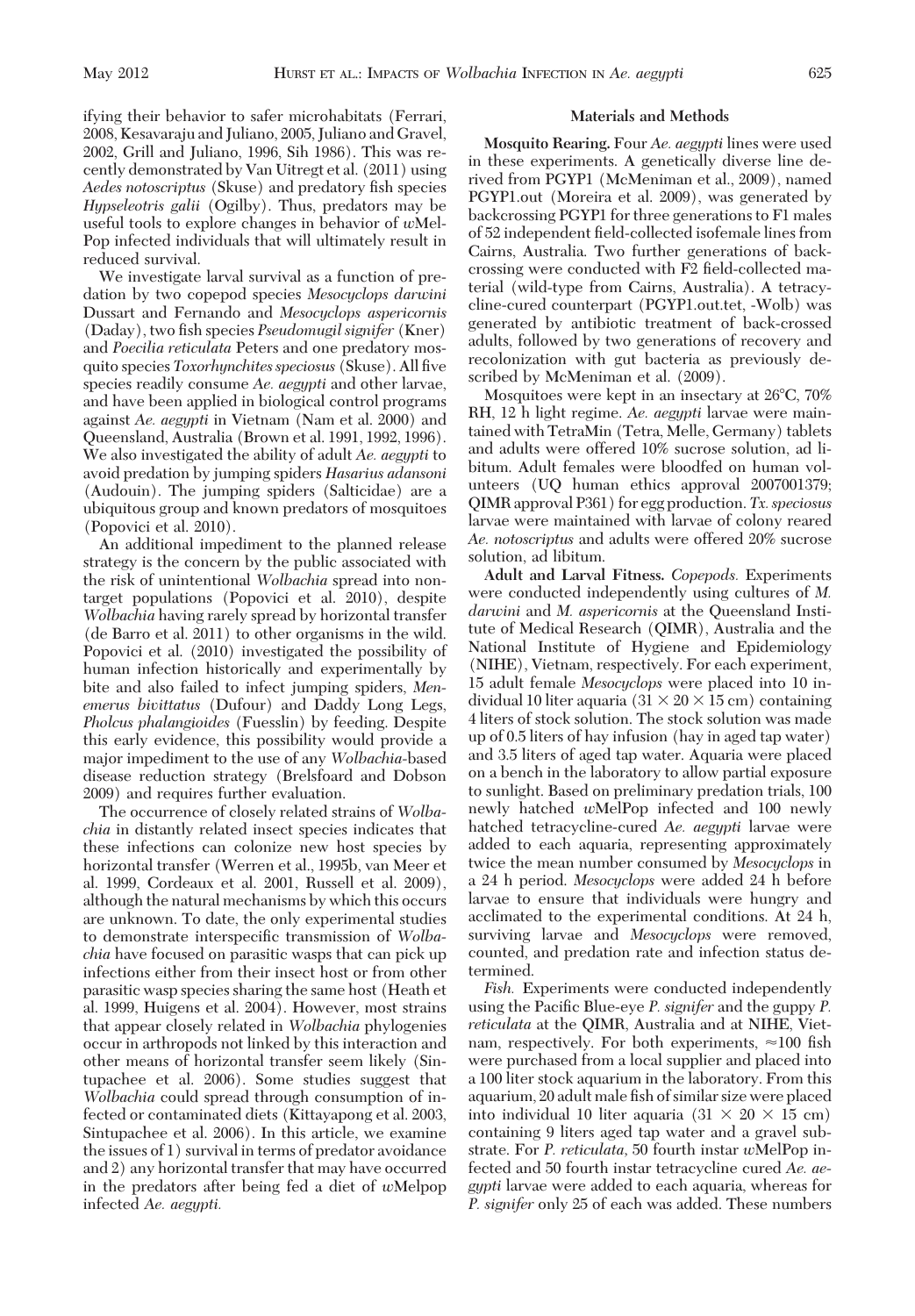were based on preliminary predation trials with each species and represented twice the average daily consumption rate. After 24 h, fish were removed and surviving larvae removed, counted, and predation rate and infection status determined.

*Mosquitoes.* Larvae of *Tx. speciosus* were collected from McDowall, QLD, Australia, and colonized at the QIMR insectary. Individual fourth instar *Tx. speciosus* larvae were removed from colony rearing trays and placed into 4.5 cm diameter  $\times$  9 cm deep jars containing 5 ml of algal solution (forming a mat on the bottom from which individuals could hide and ambush prey) in 100 ml water. Based on preliminary predation trials, seven fourth instar *w*MelPop infected and seven fourth instar tetracycline-cured *Ae. aegypti* were added to each container, representing approximately twice the mean number consumed by *Tx. speciosus* in a 24 h period. Forty replicate jars containing a single *Tx. speciosus* were added 24 h before *Ae. aegypti* larvae to ensure that individuals were hungry and acclimated to the experimental conditions. At 24 h, surviving larvae and *Tx. speciosus* were removed, counted, and predation rate and infection status determined.

*Spiders.* Adults (both sexes) of the broadly distributed jumping spider *Hasarius adansoni* were collected in buildings and glass houses at the University of Queensland, Australia. Individuals were held in plastic vials  $(9.5 \times 3 \text{ cm diameter})$  with fine gauze mesh and fed on a diet of uninfected*Ae. aegypti* adults ad libitum until 4 d before the commencement of feeding trials; thereafter nothing. Four  $64 \text{ cm}^3$  cages of fine gauze were used for the predation trials. Inside, wooden dowels were placed throughout to increase the accessibility of the mosquitoes to the spiders. For each feeding trial, two treatment cages each included 12 spiders, 100 *w*MelPop infected mosquitoes (50 male and 50 female) and 100 tetracycline cured mosquitoes (50 males and 50 females). The remaining two untreated control cages contained the same numbers of mosquitoes without spiders. These feeding trials were carried out on a weekly routine on three occasions for 1-wk old and 3-wk old mosquitoes. Surviving mosquitoes were aspirated from the cages after a 24 h period, counted and tested for *Wolbachia.*

**Horizontal Transfer.** *Copepods.* Experiments were conducted independently from cultures of *M. darwini* and *M. aspericornis* at the QIMR Australia and the NIHE, Vietnam, respectively. We fed 200 individual *Mesocyclops* up to 20 *w*MelPop infected *Ae. aegypti* over 4 d. Individual adult female *Mesocyclops* were placed into tissue culture plate wells (35 mm diameter, 18 mm deep) containing 10 ml of water and starved for 24 h before the trial. To each well, 10 newly hatched *w*MelPop infected *Ae. aegypti* were added. After 48 h, surviving larvae were removed, counted, and 10 additional newly hatched larvae added to each well. To ensure that any positive polymerase chain reaction (PCR) reactions were not because of undigested prey (Enigl et al. 2005), at the conclusion of the experiments, copepods were transferred to a clean well for 4 d to ensure all gut contents had been evacuated. After this time, individuals (dead or alive) were removed, counted and tested for *Wolbachia.*

*Fish.* Experiments were conducted independently using *P. signifer* and *P. reticulata* at QIMR, Australia, and the NIHE, Vietnam, respectively. To test whether *w*MelPop can transfer from prey to predator via ingestion we fed 37 individual *P. reticulata* a minimum of 50 *w*MelPop infected fourth instar *Ae. aegypti* over a period of 2 d. Individual adult male *P. reticulata* of similar size were placed into individual 10 liter plastic aquaria ( $31 \times 20 \times 17$  cm) containing 9 liters aged tap water. Individual *P. reticulata* were starved for 24 h before the trial. To each tank, 35 *w*MelPop infected fourth instar *Ae. aegypti* from the laboratory colony were added. After 24 h, surviving larvae were removed and counted and 35 additional fourth instar larvae added to each aquarium. When each *P. reticulata* had consumed 50 or more fourth instar *w*MelPop infected *Ae. aegypti* it was transferred into a clean aquarium containing aged tap water and gut contents allowed to clear for 36 h (determined in preliminary experiments). After this time, individuals were euthanized, counted, and the head, body, fins/tail, and internal abdominal organs tested for *Wolbachia.*

In addition to *P. reticulata,* we fed a school of 40 *P. signifer* a minimum of 4,000 (100 per fish) *w*MelPop infected fourth instar *Ae. aegypti* over a period of 5 d. Forty individual adult male *P. signifer* of similar size were placed into an aquarium containing 80 liters aged tap water. The school was starved for 24 h before the trial. To the aquarium, *w*MelPop infected fourth instar *Ae. aegypti* from the laboratory colony were added in lots of 50 at 1 min intervals until fish failed to consume the full amount in that time. This was repeated every 24 h for 5 d. After this period, the school was transferredinto a clean aquarium containing aged tap water and gut contents allowed to clear for 3 d (determined in preliminary experiments). Individuals were then euthanized (QIMR animal ethics protocol P1251), counted and the head, body, fins/tail, and internal abdominal organs tested for *Wolbachia.*

*Mosquitoes.* We fed 110 *Tx. speciosus* on a diet of *w*MelPop infected*Ae. aegypti* larvae from egg hatch to pupation. Pupae were placed into holding cages (30  $\times$  $20 \times 20$  cm) and emerged adults maintained on sucrose for at least 1 wk. This was to ensure the larval midgut meconium was discharged. Individuals were then anesthetized in a freezer, counted, and tested for *Wolbachia.*

**Processing for** *Wolbachia* **infection.** For all trials *Wolbachia* detection was performed by PCR targeting the specific IS5 sequence. Primer sequences: IS5-F (5-GTATCCAACAGATCTAAGC-3) and IS5-R (5- ATAACCCTACTCATAGCTAG-3). PCR conditions:  $95^{\circ}$ C for 3 min followed by 35 cycles of  $95^{\circ}$ C for 30 s, 55°C for 30 s, 72°C for 1 min and a final extension at 72°C for 10 min; *b*: whenever a sample was positive for *Wolbachia* DNA, it was also screened for the presence of mosquito DNA through PCR targeting the ribosomal protein gene RpS17. Primer sequences: RpS17F (5-CTGGAGATTTTCCGTTGTCA-3) and RpS17R (5-GACACTTCCGGCACGTAGTT-3). PCR condi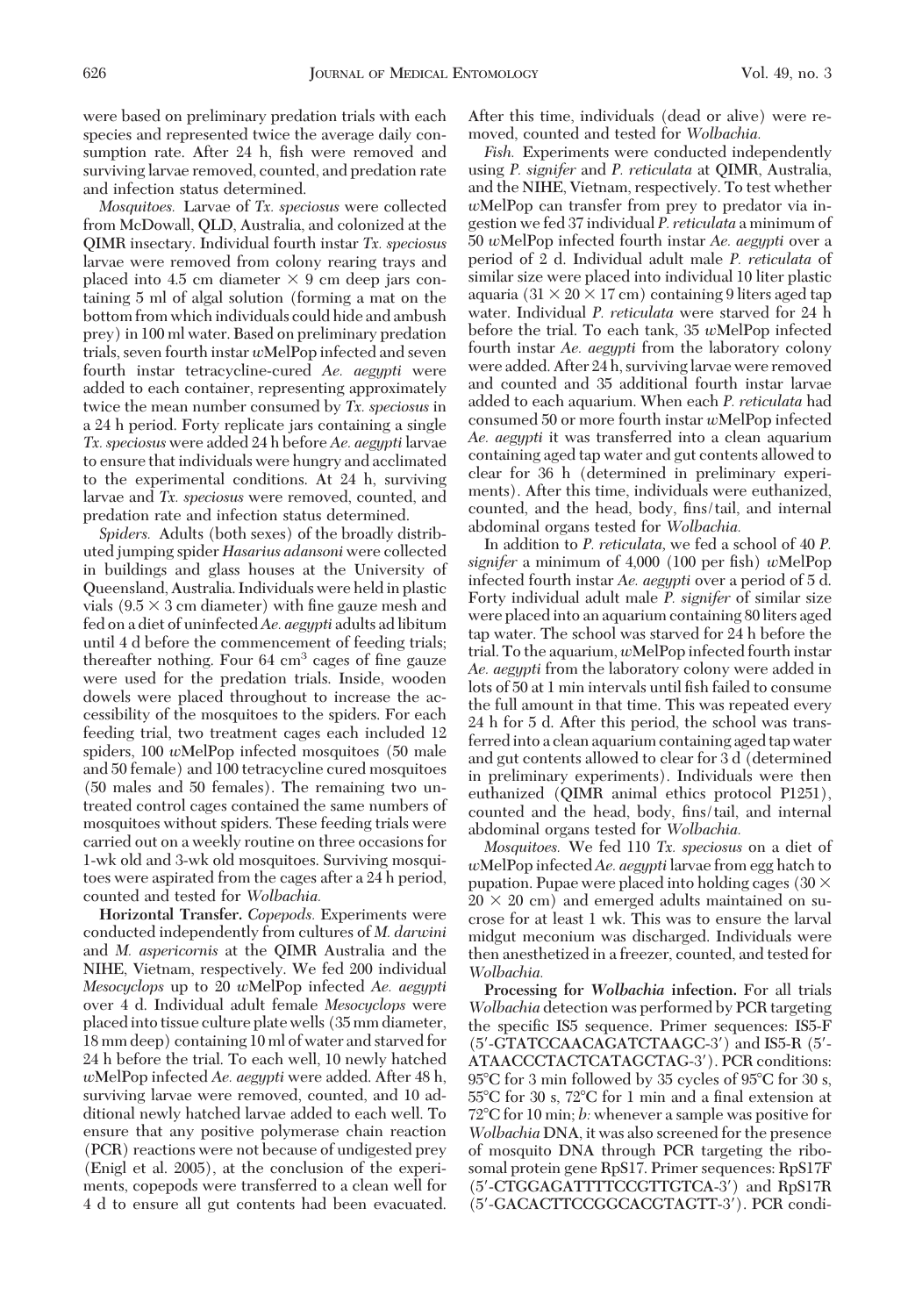**after 24 h exposure to six predator species**

| Table 1. Mean $\pm$ SD number of prev consumed and mean $\pm$ SD number wMelPop infected and noninfected Ae. aegypti remaining<br>er 24 h exposure to six predator species |  |  |  |
|----------------------------------------------------------------------------------------------------------------------------------------------------------------------------|--|--|--|
|                                                                                                                                                                            |  |  |  |
|                                                                                                                                                                            |  |  |  |

| Predatorspecies | Prey stage                     | No. prev offered | No. prev consumed | No. noninfected<br>Ae. aegypti | No. infected<br>Ae. aegypti |      |
|-----------------|--------------------------------|------------------|-------------------|--------------------------------|-----------------------------|------|
| M. aspericornis | Newly hatched                  | 200              | $110.5 \pm 43.0$  | $44.9 \pm 16.7$                | $47.1 \pm 19.0$             | 0.80 |
| M. darwini      | Newly hatched                  | 200              | $101 \pm 15.5$    | $44.6 \pm 12.6$                | $48.8 \pm 7.2$              | 0.54 |
| P. reticulata   | Fourth instar                  | 100              | $32.0 \pm 6.7$    | $34.4 \pm 6.7$                 | $34.5 \pm 8.3$              | 0.97 |
| P. signifer     | Fourth instar                  | 50               | $21.1 \pm 8.6$    | $13.3 \pm 4.8$                 | $13.9 \pm 4.9$              | 0.67 |
| T. speciosus    | Fourth instar                  | 14               | $5.7 \pm 1.7$     | $4.1 \pm 1.2$                  | $4.1 \pm 1.4$               | 1.00 |
| H. adansoni     | 1-wk-old adult <sup>a</sup>    | 100              | $46.2 \pm 15.5$   | $27.7 \pm 9.5$                 | $25.7 \pm 6.0$              | 0.67 |
|                 | $3$ -wk-old adult <sup>a</sup> | 100              | $45.7 \pm 8.3$    | $26.8 \pm 4.8$                 | $27.5 \pm 7.1$              | 0.85 |
| H. adansoni     | 1-wk-old adult <sup>b</sup>    | 100              | $49.0 \pm 5.2$    | $36.7 \pm 4.7$                 | $35.2 \pm 4.6$              | 0.59 |
|                 | $3$ -wk-old adult <sup>b</sup> | 100              | $48.0 \pm 12.1$   | $28.5 \pm 8.6$                 | $26.0 \pm 7.5$              | 0.60 |

*<sup>a</sup>* Female.

 *Male.* 

tions: 95°C for 3 min followed by 35 cycles of 95°C for  $30$  s,  $60^{\circ}\mathrm{C}$  for  $30$  s,  $72^{\circ}\mathrm{C}$  for  $1$  min and a final extension at 72°C for 10 min.

For all fitness trials, five controls (without predators) were run to monitor larval survival. If mortality was below 5%, control individuals were not screened. For all horizontal transfer trials a subsample of predators were screened to ensure no natural *Wolbachia* infection existed. For all trials, a subsample of *w*Mel-Pop and tetracycline-cured *Ae. aegypti* from the same cohort used in the trial were also screened to confirm infection status.

Statistical Analyses. Significant differences between the mean number of *w*MelPop infected and tetracycline-cured *Ae. aegypti* (larvae or adults) remaining at the end of each experiment were determined using an independent samples *t*-test. All tests were run in PASW Statistics 18.0.

### **Results**

Adult and Larval Fitness. There were no significant differences in the mean number of infected and noninfected *Ae. aegypti* consumed by any of the six predators tested (Table 1). For *M. aspericornis, M. darwini, P. reticulata, P. signifier,* and *Tx. speciosus* the mean SD percentage of *w*MelPop infected *Ae. aegypti* larvae remaining at the end of the experiment was  $50.6 \pm 6.1$ ,  $52.8 \pm 5.4$ ,  $49.0 \pm 5.6$ ,  $51.2 \pm 9.5$ , and  $49.5 \pm 0.1$ , respectively. The mean  $\pm$  SD percentage of *w*MelPop infected 1-wk-old and 3-wk-old female and male *Ae. aegypti* remaining at the end of the *H. adonsoni* experiment was  $52.3 \pm 6.7$  and  $52.0 \pm 2.7$ , and  $52.0 \pm 4.1$ and  $45.0 \pm 5.2$ , respectively.

**Horizontal Transfer.**No *M. aspericornis, M. darwini, P. signifier,* or *Tx. speciosus* were found positive for *w*MelPop at the end of the experiment. The head of one *P. reticulata* tested positive for *w*MelPop, however, this individual also tested positive for the presence of mosquito DNA, indicating some undigested infected larvae was present.

### **Discussion**

The fitness trials were designed to test if differential predation was occurring between *w*MelPop infected

and uninfected *Ae. aegypti* larvae and adults. Based on our results, there were no significant differences in the numbers of infected and uninfected *Ae. aegypti* larvae or adults consumed by the six different predator species. That this relationship was consistent across mosquito life stage, predator species, and experimental venue suggests that behavioral change in predator avoidance is not occurring, although we know that some traits become apparent with increased age (Yeap et al. 2011). Fourth instar *Ae. aegypti* infected with mermithid nematodes*Romanomermis culicivorax* Ross and Smith and *Strelkovimermis spiculatus* Poinar & Camino were more sedentary than uninfected *Ae. aegypti* and yet, this behavioral change did not lead to a reduction in predation of infected individuals (Wise de Valdez 2006, 2007). As we did not directly observe mosquito behavior, we can only conclude that any survival effects were not important in relation to predator avoidance, not that changes in predator avoidance did not occur. Future work could focus on behavioral observation of survival effects that may be more subtle such as mobility rates in escaping predation during attack, and increased use of refuges. Based on our results, differential predation should not be impediments to a mosquito control strategy based on the release of *w*Melpop infected individuals into the wild population.

We were unable to demonstrate horizontal transfer of *w*MelPop from *Ae. aegypti* larvae to any of the five species tested. That we were unable to demonstrate horizontal transfer to either of the two fish species, *P. signifer* and *P. reticulata* is not surprising given that there is no evidence for *Wolbachia* transfer from invertebrates to vertebrates in the literature. Horizontal transfer has been shown to be most successful when *Wolbachia* move between related hosts (Heath et al. 1999, Huigens et al. 2004, Haine and Cook 2005, Russell et al. 2009), likely because of the adaptation of *Wolbachia* strains to their hosts (McMeniman et al. 2008). As such, we considered exploiting the predator prey relationship between *Tx. speciosus* and *Ae. aegypti* as the most probable situation in which to demonstrate horizontal transfer of *Wolbachia* within a naturally occurring predator prey system involving *Ae. aegypti.* However, despite feeding for up to 21 d on *Wolbachia* infected *Ae. aegypti* from hatch to pupation, we were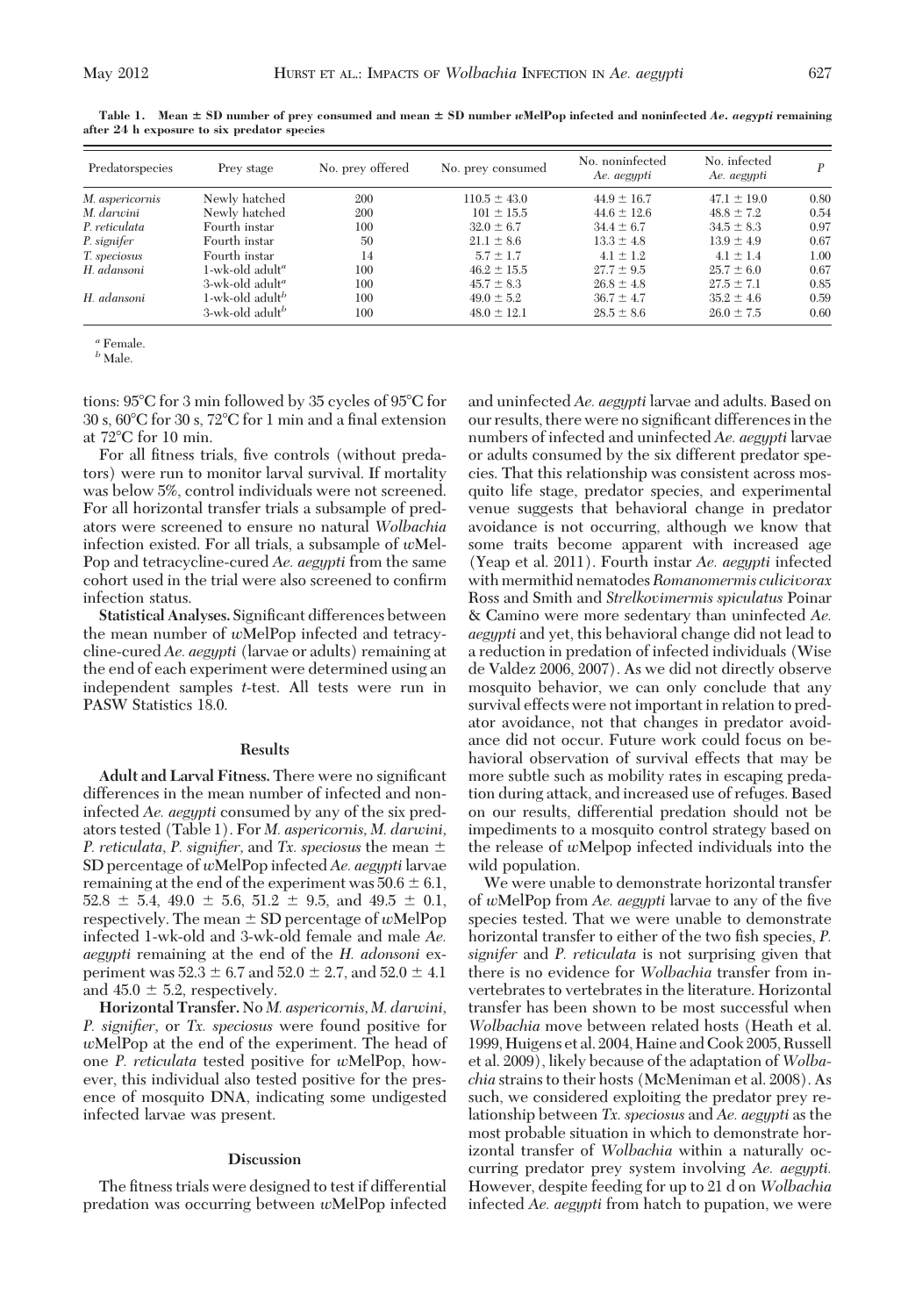unable to demonstrate any horizontal transfer of *Wolbachia* to *Tx. speciosus* larvae. In Australia at least, *Toxorhynchites* frequently are found cohabiting with *Culex quinquefasciatus* (Say) and *Ae. notoscriptus* (Brown et al. 1996). Both of these prey species are known to be infected with *Wolbachia* but this is not the case for the predator. One might suggest that the degree of exposure afforded in these trials is minimal compared with a natural exposure over millennia.

Horizontal transfers of*Wolbachia* have mainly been investigated in insect host-parasitoid communities, giving rise to phylogenetic evidence for horizontal transmission between parasitoids and hosts (Werren et al., 1995b, Heath et al., 1999). Cordeaux et al. (2001) also report phylogenetic evidence of horizontal transmission between isopods and ectoparasitic mites, which feed on insect haemolymph. They suggest blood to blood contact, rather than feeding, could serve as a possible mechanism of transfer, as demonstrated by Rigaud and Juchault (1995) with woodlice. Jaenike et al. (2007), however, demonstrated that mites, through feeding, can serve as interspecific vectors of *Spiroplasma poulsonii* Williamson et al. in *Drosophila.* This may have important implications, as mosquitoes are, not uncommonly parasitized by mites (Mullen 1975), principally by the aquatic genera *Thyas* (Thyasidae) and *Arrenurus* (Arrenuridae). While rates are usually higher in mosquito species that use ground pools for oviposition, there is evidence of parasitisation of container breeding species (Smith and McIver 1984,Williams and Proctor 2002, Snell and Heath 2006). Unfortunately, there is no published literature on the rates of parasitisation in *Ae. aegypti.* Given the proposed route of transfer via feeding or blood to blood contact with parasitic mites, further investigations of the association between these two groups may be warranted.

Although we did not test for horizontal transmission to *H. adonsoni,* recent evidence leads us to suggest that it is extremely unlikely. Cordeaux et al. 2001 demonstrated that the *Wolbachia* strain detected in the spider *Dysdera erythrina* (Walckenaer, 1802) was phylogenetically too dissimilar from the symbionts in its woodlouse prey to favor the hypothesis of horizontal transfers via a predator/prey system. Yun et al. (2011) assessed the horizontal transmission of *Wolbachia* between 11 spider families (predator) and six insect families (prey) based on wild caught individuals and could find no direct evidence indicating the existence of horizontal transmission of *Wolbachia* between predator and prey.

Riegler et al. (2004) generalized that *Wolbachia* must cross three filters (ecological, physiological, and population) before it can become established in a new host species. The ecological filter is defined by the interaction between the existing and potential host species, the physiological filter by the ability of *Wolbachia* to colonize the germ line of an individual and the population Þlter conditions the ability of *Wolbachia* to invade and maintain itself in host populations (Riegler et al. 2004). Here, we demonstrated that predation on *w*MelPopinfected*Ae. aegypti*larvae could allow cross-

ing of the ecological filter naturally (as opposed to artificially via microinjection). However, we were unable to demonstrate establishment in the germ line of any of the five predator species tested. We would concur with Popovici et al. (2010) that horizontal transfer is an extremely rare event and that what we are seeing now as a common phenomenon, that is, 65% of insect species infected, is a product of contact between them and *Wolbachia* over millions of years.

#### **Acknowledgments**

The authors thank Lance Maddock (Queensland Institute of Medical Research) for assistance in the laboratory trials and Yi San Leong (University of Queensland) for processing and PCR screening of samples. This work was funded by Foundation for the National Institutes of Health through the Vector-Based Transmission of Control: Discovery Research (VCTR) program of the Grand Challenges in Global Health initiative of the Bill and Melinda Gates Foundation and the Mosquito and Arbovirus Research Committee Inc.

## **References Cited**

- **Bouchon, D., T. Rigaud, and P. Juchault. 1998.** Evidence for wide- spread *Wolbachia* infection in isopod crustaceans: molecular identification and host feminization. Proc. R. Soc. Lond. B. Biol. Sci. 265: 1081-1090.
- **Brelsfoard, C. L., and S. L. Dobson. 2009.** *Wolbachia*-based strategies to control insect pests and disease vectors. Asia Pac. J. Mol. Biol. Biotech. 17: 55-63.
- **Brown, M. D., J. K. Hendrikz, J. G. Greenwood, and B. H. Kay. 1996.** Evaluation of *Mesocyclops aspericornis* (Cyclopoida: Cyclopidae) and *Toxorhynchites speciosus* as integrated predators of mosquitoes in tire habitats in Queensland. J. Am. Mosq. Control Assoc. 12: 414-420.
- **Brown, M. D., P. Mottram, I. D. Fanning, and B. H. Kay. 1992.** The peridomestic container-breeding mosquito fauna of Darnley Is. (Torres Straight) (Diptera: Culicidae), and the potential for its control by predacious *Mesocyclops* copepods. J. Aust. Entomol. Soc. 31: 305–310.
- **Brown, M. D., B. H. Kay, and J. Hendrix. 1991.** Evaluation of Australian *Mesocyclops* (Copepoda: Cyclopoida) for mosquito control. J. Med. Entomol. 28: 618-623.
- **Cordaux, R., A. Michel-Salzat, and D. Bouchon. 2001.** Wolbachia infection in crustaceans: novel hosts and potential routes for horizontal transmission. J. Evol. Biol. 14: 237-243.
- **De Barro, P. J., B. Murphy, C. C. Jansen, and J. Murray. 2011.** The proposed release of the yellow fever mosquito, *Aedes aegypti* containing a naturally occurring strain of *Wolbachia pipientis,* a question of regulatory responsibility. J. Consumer Prot. Food Safety. (doi:10.1007/s00003-011- 0671-x).
- **Enigl, M., E. Zchori-Fein, and P. Schausberger. 2005.** Negative evidence of *Wolbachia* in the predaceous mite Phytoseiulus persimilis. Exp. Appl. Acarol. 36: 249-262.
- **Evans O., E. P. Caragata, C. J. McMeniman, M.Woolfit, D. C. Green, C. R. Williams, C. E. Franklin, S. L. O'Neill, and E. A. McGraw. 2009.** Increased locomotor activity and metabolism of *Aedes aegypti* infected with a life-shortening strain of *Wolbachia pipientis*. J. Exp. Biol. 212: 1436 -1441.
- **Ferrari, M.C.O., F. Messier, and D. P. Chivers. 2008.** Threat-sensitive learning of predator by larval mosquitoes Culex restuans. Behav. Ecol. Sociobiol. 62: 1079-1083.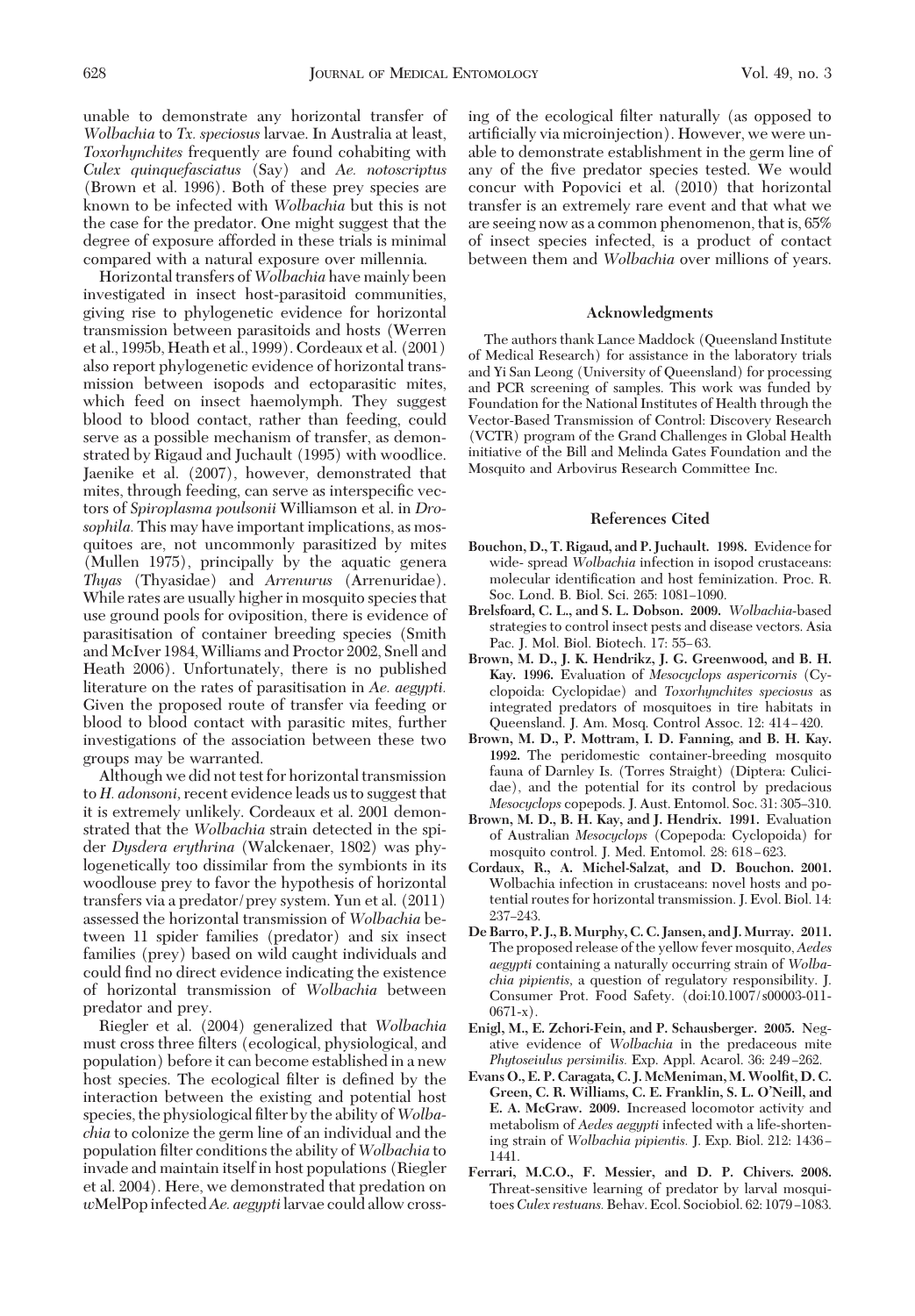- **Gavotte, L., D. M. Mercer, R. Vandyke, J. W. Main, and S. L. Dobson. 2009.** *Wolbachia* infection and resource competition effects on immature *Aedes albopictus* (Diptera: Culicidae). J. Med. Entomol. 46: 451-459.
- **Grill, C. P., and S. A. Juliano. 1996.** Predicting species interactions based on behaviour: predation and competition in container-dwelling mosquitoes. J. Anim. Ecol. 65: 63–76.
- **Haine, E. R., and J. M. Cook. 2005.** Convergent incidences of *Wolbachia* infection in fig wasp communities from two continents. Proc. R. Soc. Lond. B. Biol. Sci. 272: 421-429.
- **Harcombe, W., and A. A. Hoffmann. 2004.** *Wolbachia* effects in *Drosophila melanogaster:* in search of fitness benefits. J. Invertebr. Pathol. 87: 45–50.
- **Heath, B. D., R.D.J. Butcher, G. F. Whitfield, and S. F. Hubbard. 1999.** Horizontal transfer of Wolbachia between phylogenetically distant insect species by a naturally occurring mechanism. Curr. Biol. 9: 313-316.
- **Hoffmann, A. A., B. L. Montgomery, J. Popovici, I. Iturbe-Ormaetxe, P. H. Johnson, F. Muzzi, M. Greenfield, M. Durkan, Y. S. Leong, Y. Dong, et al. 2011.** Successful establishment of *Wolbachia* in *Aedes* populations to suppress dengue transmission. Nature 476: 454-457.
- **Huigens, M. E., R. P. de Almeida, P.A.H. Boons, R. F. Luck,** and R. Stouthamer. 2004. Natural interspecific and intraspecific horizontal transfer of parthenogenesis-inducing *Wolbachia* in *Trichogramma* wasps. Proc. R. Soc. Lond. B. Biol. Sci. 271: 509-515.
- **Islam, M. F., and S. L. Dobson. 2006.** *Wolbachia* effects on *Aedes albopictus* (Diptera: Culicidae) immature survivorship and development. J. Med. Entomol. 43: 689-695.
- **Jaenike, J., M. Polak, A. Fiskin, M. Helou, and M. Minhas.** 2007. Interspecific tramsmission of endosymbiotic *Siroplasma* by mites. Biol. Lett. 3: 23-25.
- **Juliano, S. A., and M. E. Gravel. 2002.** Predation and the evolution of prey behaviour: an experiment with tree hole mosquitoes. Behav. Ecol. 13: 301-311.
- **Kambris, Z., P. E. Cook, H. K. Phuc, and S. P. Sinkins. 2009.** Immune activation by life-shortening *Wolbachia* and reduced filarial competence in mosquitoes. Science 326: 134-136
- **Kesavaraju, B., and S. A. Juliano. 2004.** Differential behavioural responses to water-borne cues to predation in two container-dwelling mosquitoes. Ann. Entomol. Soc. Am. 97: 194-201.
- **Kittayapong, P., W. Jamnongluk, A. Thipaksorn, J. R. Milne, and C. Sind-husake. 2003.** *Wolbachia* infection complexity among insects in the tropical rice-field community. Mol. Ecol. 12: 1049-1060.
- **McMeniman, C. J., A. M. Lane, A.W.C. Fong, D. A. Voronin, I. Iturbe-Ormaetze, R. Yamada, E. A. McGraw, and S. L. O'Neill. 2008.** Host adaptation of a *Wolbachia* strain after long-term serial passage in mosquito cell lines. Appl. Environ. Micrbiol. 74: 6963-6969.
- **McMeniman, C. J., R. V. Lane, B. N. Cass, A.W.C. Fong, M. Sidhu, Y.-F. Wang and S. L. O'Neill. 2009.** Stable introduction of a life-shortening *Wolbachia* infection into the mosquito *Aedes aegypti*. Science 323: 141-144.
- **McMeniman, C. J., and S. L. O'Neill. 2010.** A virulent *Wolbachia* infection decreases the viability of the dengue vector *Aedes aegypti* during periods of embryonic quiescence. PLoS Neglected Trop. Dis. 4: e748.
- **McMeniman, C. J., G. L. Hughes, and S. L. O'Neill. 2011.** A *Wolbachia* symbiont in *Aedes aegypti* disrupts mosquito egg development to a greater extent when mosquitoes feed on nonhuman versus human blood. J. Med. Entomol. 48: 76 Ð 84.
- **Moreira, L. A., I. A. Iturbe-Ormaetxe, J. A. Jeffery, G. Lu, A. T. Pyke, L. M. Hedges, B. C. Rocha, S. Hall-Mendelin, A. Day, M. Riegler, et al. 2009a.** A *Wolbachia* symbiont in *Aedes aegypti* limits infection with Dengue, Chikungunya, and Plasmodium. Cell 139: 1268-1238.
- **Moreira, L. A., E. Saig, A. P. Turley, J.M.C. Ribeiro, and S. L. O'Neill. 2009b.** Human probing behavior of *Aedes aegypti* when infected with a life-shortening strain of *Wolbachia.* PLoS Neglected Trop. Dis. 3: 568.
- **Mullen, G. R. 1975.** Acarine parasites of mosquitoes. I. A critical review of all known records of mosquitoes parasitized by mites. J. Med. Entomol. 12: 27-36.
- **Nam, V. S., T. Y. Nguyen, M. Holynska, J. W. Reid, and B. H. Kay. 2000.** National progress in dengue vector control in Vietnam: Survey for *mesocyclops* (Copepoda), Micronecta (Corixidae), and fish as biological control agents. Am. J. Trop. Med. Hyg. 62: 5-10.
- **O'Neill, S. L., R. Giordano, A.M.E. Colbert, T. L. Karr, and H. M. Robertson. 1992.** 16S Ribosomal-RNA phylogenetic analysis of the bacterial endosymbionts associated with cytoplasmic incompatibility in insects. Proc. Nat. Acad. Sci. U.S.A. 89: 2699-2702.
- **Popovici, J., L. A. Moreira, A. Poinsignon, I. Iturbe-Ormaetxe, D. McNaughton, and S. L. O'Neill. 2010.** Assessing key safety concerns of a *Wolbachia-*based strategy to control dengue transmission by *Aedes* mosquitoes. Mem. Inst. Oswaldo Cruz 105: 957-964.
- **Riegler, M., S. Charlat, C. Stauffer, and H. Mercot. 2004.** *Wolbachia* transfer from *Rhagoletis cerasi* to *Drosophila simulans:* investigating the outcomes of host-symbiont coevolution. Appl. Environ. Microbiol. 70: 273–279.
- **Rigaud, T., and P. Juchault. 1995.** Success and failure of horizontal transfers of feminizing *Wolbachia* endosymbionts in woodlice. J. Evol. Biol. 8: 249-255.
- **Russell, J. A., B. Goldman-Huertas, C. S. Moreau, L. Baldo, J. K. Stahlhut, J. H. Werren, and N. E. Pierce. 2009.** Specialization and geographic isolation among*Wolbachia* symbionts from ants and Lycaenid butterßies. Evolution  $63.624 - 640$
- **Sih, A. 1986.** Antipredator responses and the perception of danger by mosquito larvae. Ecology 67: 434-441.
- **Sintupachee, S., J. R. Milne, S. Poonchaisri, V. Baimai, and P. Kittayapong. 2006.** Closely related *Wolbachia* strains within the pumpkin arthropod community and the potential for horizontal transmission via the plant. Mol. Ecol.  $51: 294 - 301.$
- **Smith, B. P., and S. B. McIver. 1984.** The patterns of mosquito emergence (Diptera: Culicidae; *Aedes* spp.): their inßuence on host selection by parasitic mites (Acari: Arrenuridae; *Arrenurus* spp.). Can. Zool. 62: 1106-1113.
- **Snell, A. E., and A.C.G. Heath. 2006.** Parasitism of mosquitoes (Diptera: Culicidae) by larvae of Arrenuridae and Microtrombiidae (Acari: Parasitengona) in the Wellington region, New Zealand. N.Z. J. Ecol. 33: 9-15.
- **Turley, A. P., L. A. Moreira, S. L. O'Neill, and E. A. McGraw. 2009.** Wolbachia infection reduces blood-feeding success in the dengue fever mosquito, *Aedes aegypti.* PLoS Neglected Trop. Dis. 15: 516.
- **Van Meer, M.M.M., J. Witteveldt, and R. Stouthamer. 1999.** Phylogeny of the arthropod endosymbiont *Wolbachia* based on the WSP gene. Insect Molec. Biol. 8: 399-408.
- **Van Uitregt, V. O., T. P. Hurst, and R. S. Wilson. 2012.** Reduced size and starvation resistance in adult mosquitoes, Aedes notoscriptus, exposed to predation cues as larvae. J. Anim. Ecol. 81: 108-115.
- **Werren, J. H., and D. M. Windsor. 2000.** *Wolbachia* infection frequencies in insects: evidence of a global equilibrium? Proc. R. Soc. Lond. B. Biol. Sci. 267: 1277-1285.